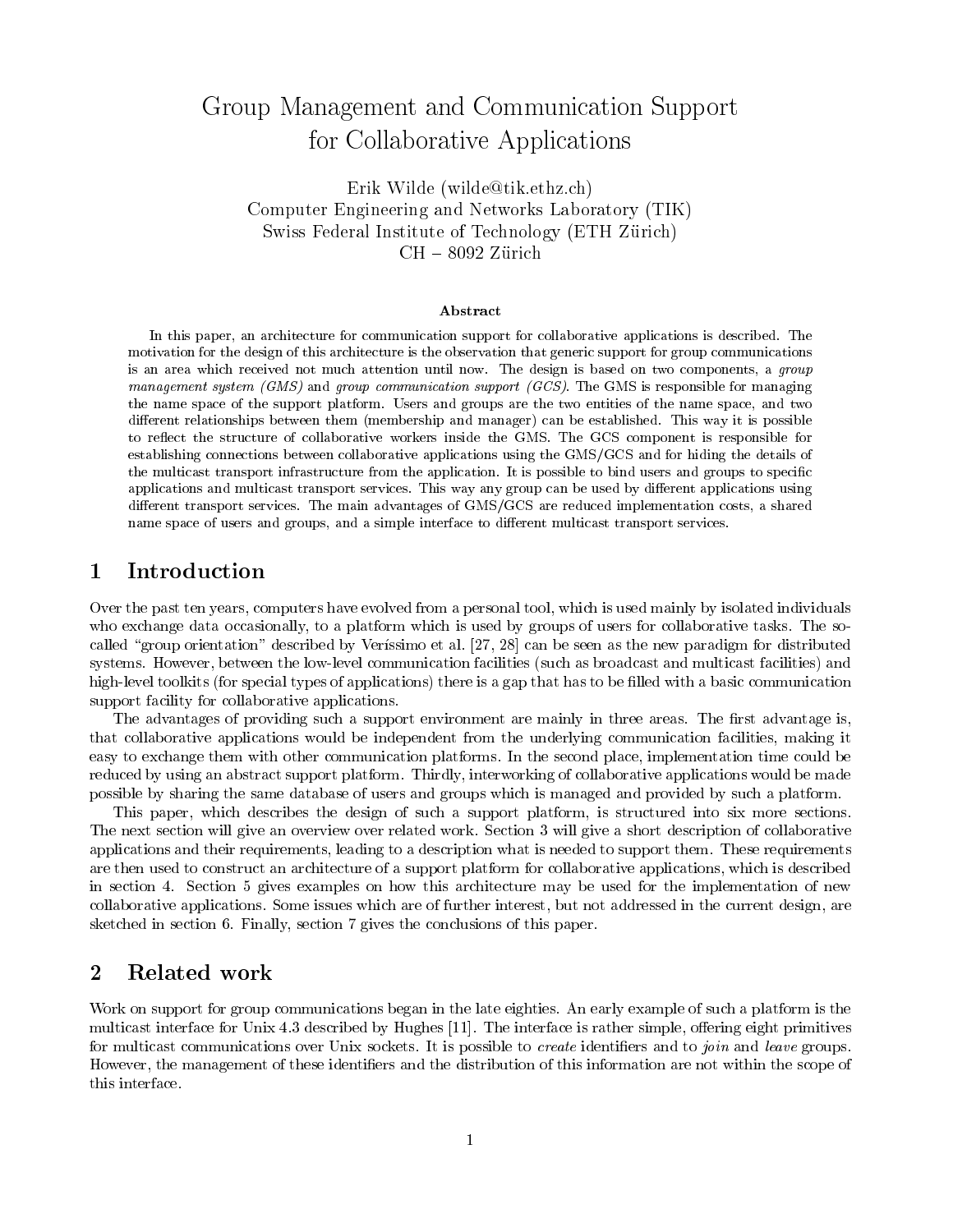The group system described by Bannon and Page [2] is much more suited to support collaborative applications. It supports an elaborated group construction concept which includes administrators, members, and guests. It is also possible to limit groups by the number of members and possible participants. Group nesting is possible, ie a group may contain other groups. However, group offers no communication support, thus leaving it up to the applications to find out which transport infrastructure can be used and how to use it. Therefore, its usefulness is limited to one aspect of the support of collaborative applications.

 $x$ AMp by Rodrigues and Veríssimo [22] is a group communications service which offers configurable multicast communications. The xAMp service relies on an abstract network service which is called an unreliable multicast service. This service is then used to provide group communication facilities. While xAMp focuses on the provision of multicast communications with guaranteed properties, it is not very strong with respect to addressing. Group addresses are just lists of unicast addresses. These lists may also be used as logical names, with join and leave operations to add addresses to and remove addresses from the lists. However, the support for abstract names and name management is rather weak.

The CoDraft application and its underlying multi-party communication platform as described by Kirsche et al. [15] is a good example for the development of a support platform for collaborative applications. CoDraft, a shared sketching tool, was first implemented on top of point-to-point communication services. Since it became clear that most of the data transmitted had to be transferred to all other participants of a sketching session, a multi-party communication platform consisting of four services was invented. These services are an applicationspecific group management service, a multicast distribution service, a multi-party file transfer service, and a voting service. Although the CoDraft multi-party communication platform offers many functions required for the support of collaborative applications, it is restricted to one transport service. Thus is it not possible to use the variety of multicast services which are available on today's network architectures.

Heijenk et al. [9] describe a service for multimedia multi-user applications which is based on the ATM adaptation layer (AAL). The AAL functionality is extended with multimedia and multi-user communication facilities. This model also concentrates on the service elements and does not provide application support for abstract names or groups. Multi-user connections are opened by using a call establishment service with a list of addresses of participating users. Furthermore, this model is restricted to ATM multicast environments.

Group communication support for distributed multimedia applications is the framework of the GCommS project described by Mauthe et al. [17]. This project has three main goals, to investigate group management, to make possible the specification of application requirements (using quality of service characteristics), and to find a transport infrastructure which is sufficient to support these services. However, since this project is in a relatively early stage, it is not possible to give a final assessment.

## 3 Requirements of collaborative applications

Most of today's collaborative applications are based on top of proprietary communication architectures (which are in turn based on standard communication architectures such as TCP/IP). The reason for this development is the lack of high-level support for collaborative applications. There is a large gap between interfaces to multicast transport services such as IP multicast as described by Deering [5], XTP multicast [26, 29], or ATM multicast [1], and very high-level abstractions such as Coordinators introduced by Depaoli and Tisato [7, 8], or GroupKit, a toolkit described by Roseman and Greenberg [23]. The goal of this paper is to present a model which may fill this gap.

IP or ATM multicast are good platforms for the development of collaborative applications (much better than unicast infrastructures which are also used frequently), but using them without additional support costs a lot of effort to be put in the management of groups and often limits the application to the particular transport platform selected for the implementation. Furthermore, it limits the collaboration model (ie the groups that user may form to get tasks done) to the respective application. On the other hand, complex CSCW toolkits are often rather complicated, and, more important, too restrictive to be used in collaborative applications in general. This is caused by the toolkits' aim, which is to offer more than pure technical communication support, ie coordination (or collaboration") support. For a limited set of applications (depending on the design of the specific toolkit) this high-level support is useful. But because of this specialization, these toolkits are not usable as a general platform for the development of collaborative applications. Consequently, they can not be used as a common base for collaborative applications that would enable these to share information about users and groups of users.

 $1$ The terms coordination, collaboration, cooperation, and communication are very hard to distinguish, especially when literature from computer science (communication systems) and CSCW (which is interdisciplinary) is mixed. We will use the term communication in the technical sense. For a discussion of these (and more) "c-words" see Kling's article [16] about CSCW.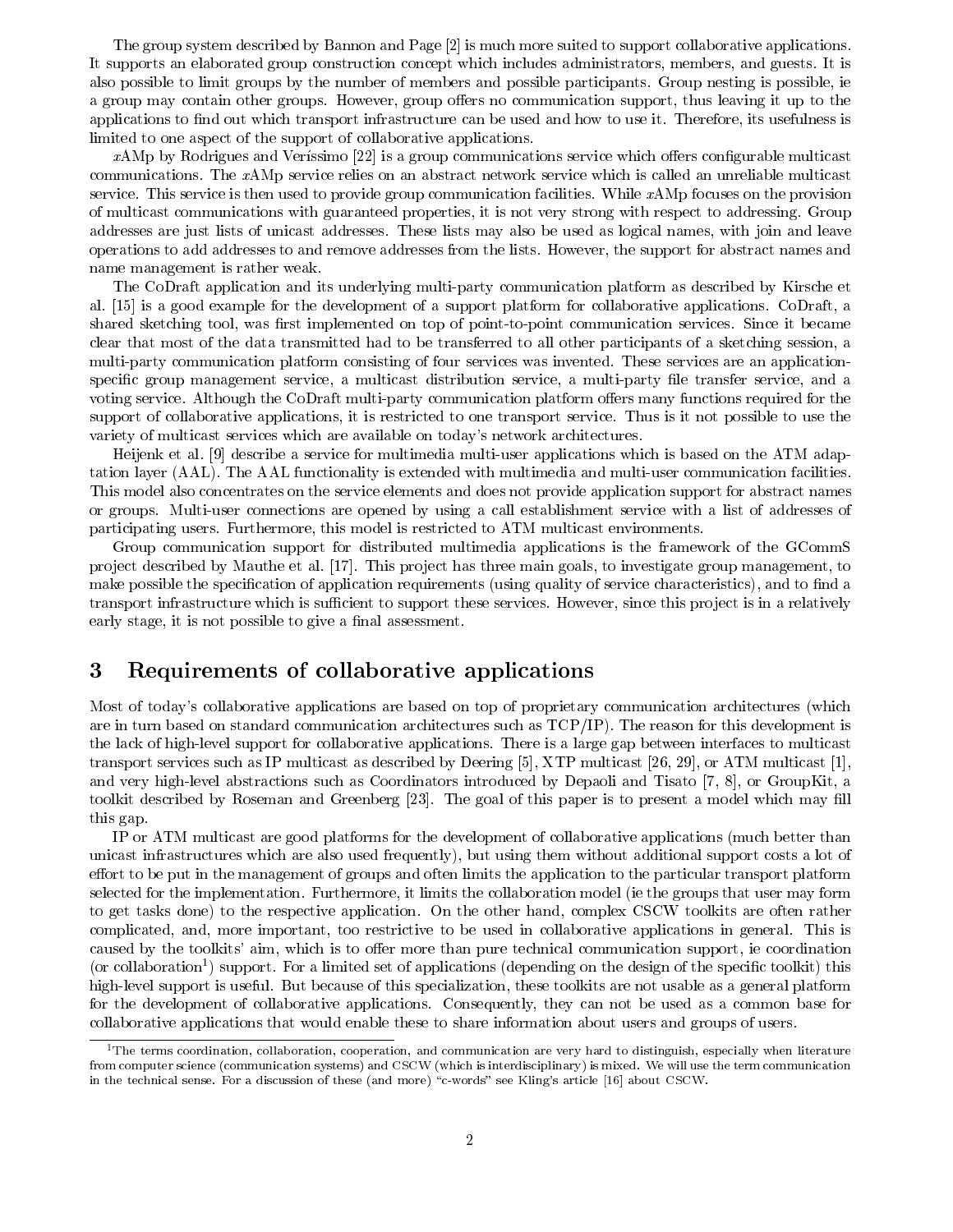What is needed as a general support platform for collaborative applications is a model which is powerful enough to provide the applications with services that are more useful (in terms of abstraction) than standard communication system support (ie interfaces to multicast transport services), but does not impose any limitations with regard to communications on them. This approach has three major benefits:

- Using such a support platform for collaborative applications, the implementation effort for new applications would be reduced, because functionality needed by all collaborative applications would only have to be implemented once.
- Because such a model would be usable by any collaborative application, these could share a common support platform. Being built on top of this common platform would also mean sharing the data which is made available by this platform, such as user groups and addresses of users and groups. Consequently, cooperation among the collaborative applications would be made possible.
- Using a general support platform would hide the differences of underlying transport services from the applications. For example, sender-initiated and receiver-initiated multicast protocols (for an overview of their behavior see the article by Pingali et al. [19]) have a quite different way of addressing groups of users and establishing connections to existing groups. These differences could be hidden by the support platform for collaborative applications.

Based on these assumptions, it is necessary to analyze the requirements of collaborative applications. Some work on this field has already been done, eg the articles by Rodden et al. [20, 21], or the article by Heijenk et al. [9]. However, most of the literature is about support for specic applications or application types.

The following sections focus on different areas of communication support for collaborative applications. Section 3.1 deals with names, ie the abstract entities which are used to identify collaborating users and groups of users. Because names are an abstraction, section 3.2 discusses the topic how the mapping of names to addresses may be achieved. Finally, after having addressed communication partners, it is necessary to transmit data back and forth. Section 3.3 describes which patterns of data transfer can occur between the participants of a collaborative task.

#### 3.1 Name management

In order to identify users and groups of users regardless of their physical address, it is necessary to give them names. For a short discussion of names and their relation to addresses, see the RFC by Saltzer [24]. Using names, it is possible to identify entities in an abstract way. Names are therefore location-transparent, ie if a user changes his address (perhaps when changing from one location to another, or simply when logging in to another machine), the name does not change. Because the number of potential users should not be limited by a support platform for collaborative applications, the name space has to be structured to allow the creation of domains, ie logically structured name spaces. One possible way to structure a name space is described by the ITU directory standards [12], which use a tree structured name space (the so-called directory information tree  $(DIT)$ ) where each node of this tree is uniquely identified by a *distinguished name (DN)*. In this approach, each branch of the tree constitutes a relative distinguished name (RDN) which, followed and concatenated from the root to any object, give the DN of this object. The RFCs by Kille [13, 14] describe the possibilities of directory naming in more detail.

However, even if names of users and groups can be used, there is still some functionality missing which makes it possible to from groups of users and to change these groups during their lifetime. These functions must provide means to create and delete groups, to join and leave groups, and to restrict these actions to an authorized set of users. Consequently, naming in the context of collaborative applications also includes group management functions, which must be general enough to implement any management strategy a particular application wants to use. Typical scenarios in collaborative applications are group of users in a collaborative activity who dynamically form subgroups to work on special topics. The creation, modification, and deletion of these subgroups must be supported by the platform. Furthermore it must be possible to control these groups with respect to size (how many members are possible), member types (ie are groups allowed to be members), and access policies (who is allowed to join a group, and are there any members who must confirm a join request). The possibility of nested groups, ie groups within groups, leads to the concept of direct and indirect memberships. A user is a direct member of a group when he is listed as a group member. He is an indirect member of a group if he is member through one or more levels of indirection (ie member of a group which is a member of the group in question).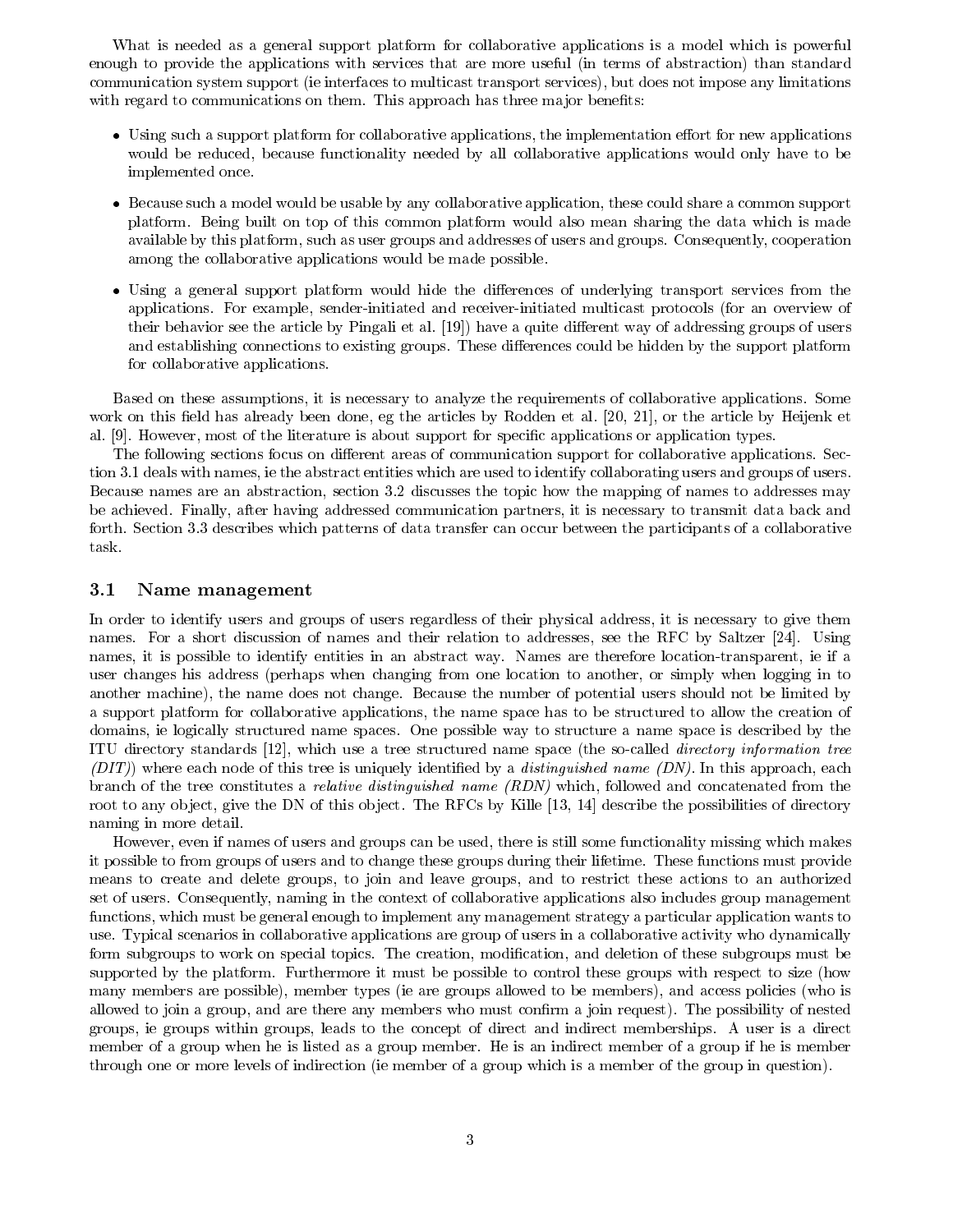#### 3.2 Addressing

Addresses are identifiers which are used to locate entities. According to a common definition first given by Shoch [25], "the name of a resource indicates what we seek and an address indicates where it is". Applying this definition to the support platform for collaborative applications, it becomes clear that the handling of addresses should be left to the support platform, while application can use names, which offer the greater level of abstraction. However, because addressing schemes are quite different in different multicast transport services, it is necessary to have a closer look on this issue.

Multicast addressing can be divided into two classes, sender-initiated addressing and receiver-initiated addressing. For some discussions of these two addressing types, various descriptions of different topics exist [6, 19, 18]. The important characteristics of these two addressing schemes are as follows.

- In sender-initiated multicast transport services, there are no special group addresses. When creating <sup>a</sup> multicast connection, a sender simply opens a connection and species a list of addresses which shall be associated with this multicast connection. This results in a star-shaped topology and consequently in a point-to-multipoint connection. Examples for sender-initiated multicast transport services are ATM and XTP.
- When using receiver-initiated addressing, special multicast addresses are used for sending data to a group. A multicast connection is opened by the receiver issuing a request to join a group, ie to receive the data that is sent to that group. The transport service then is responsible for arranging the routing appropriately. Because everyone can send data to the special group addresses, the topology is a mesh and the resulting connection type is multipoint-to-multipoint. An example for a receiver-initiated multicast transport service is IP multicast.

Obviously, receiver-initiated addressing is more flexible than sender-initiated multicast, because it makes multipoint-to-multipoint connections possible. On the other hand, there are several issues like reliability and ordering which favor sender-initiated approaches. However, a collaborative application should not be responsible for dealing with the addressing scheme used by a certain multicast transport service. Therefore, a support platform for collaborative applications should hide the addressing scheme from the applications. It must therefore have a way of mapping names onto both kinds of addresses", of establishing multicast connections, and it must also have a way to implement multipoint-to-multipoint connections on multicast transport services with sender-initiated addressing.

#### Data transfer 3.3

The ultimate goal of naming and addressing as described in the last two sections is to establish a connection between different entities using a collaborative application which can then be used to transfer data between them. Therefore, data transfer is the third area which is important for the support of collaborative applications. The requirements with respect to data transfer can be summarized as follows. It must be possible to transfer data to a group or to individual group members and it must be possible to receive data sent to a group or sent to the receiving entity individually. These requirements are motivated by the observation that in every collaborative application there is data to be transferred to all group members (such as updates of objects in shared whiteboards), and that in most applications it is also necessary to transfer data between individual group members (such as the request to unlock a specic ob ject which is locked by one member of a group).

Because the support platform also needs to transfer data between different entities, control connections are required which can be used for that purpose. Control connections must be usable in the same way as the normal data transfer facilities, ie to all members of a group and to individual members. For example, if a new group member joins a group, it may be necessary (provided the multicast transport service uses a sender-initiated addressing scheme) for all other group members to join this user to their multicast transport connections. However, this should be achieved transparently for the collaborative application, which should only be notified of the fact that a new member has joined the group. The support platform would be responsible for adding this new member to the transport connections of all members. This would be most easily achieved if the joining member's support platform would send its address over the control connection to all members of the group.

An example for the use of control connections to individual members would be a group with restricted membership. Before joining this group, a user would have to consult one or more managers who are responsible for

 $^{2}$ This mapping can not be a 1:1 mapping because in sender-initiated multicast transport services, group addresses do not even exist. Groups are addressed as lists of group members.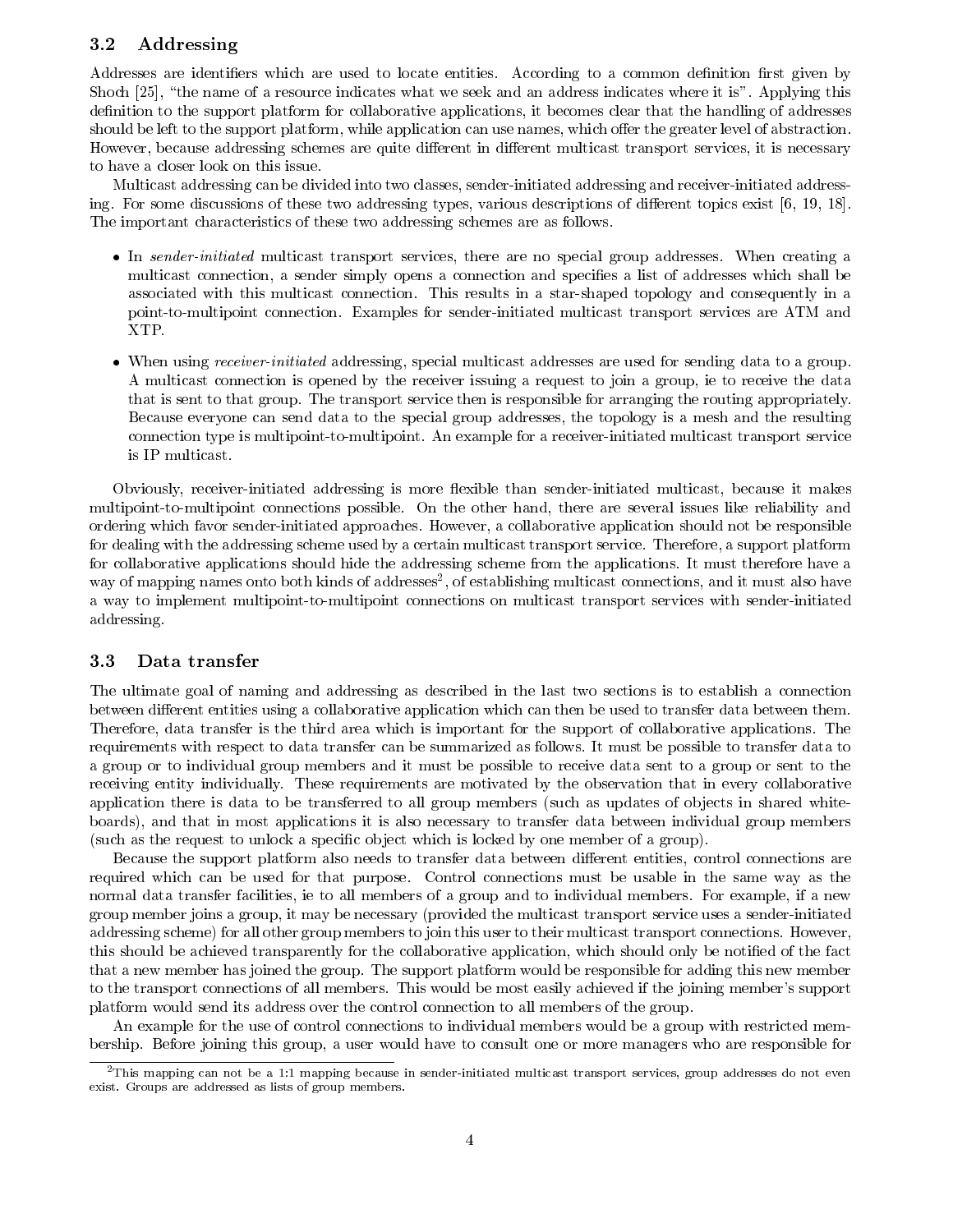granting access to the group. These managers could be consulted using the control connections to the individual members. Only after the managers gave the permission to join the group, the new member would be admitted

## 4 An architecture for the support of collaborative applications

In the previous sections it has been shown that communication support for collaborative applications is a task which may be divided into the three main areas name management, addressing, and data transfer. To reflect this modularity, the model presented here is divided into two major components (one dealing with names and addresses, the other one with connection setup and actual data transfer) which are shown in figure 1.



Figure 1: The architecture of the GMS/GCS

The group management system (GMS) is responsible for maintaining the name space and for the mapping of names to addresses. Because for some applications (such as name and group browsers , or asynchronous communications in mail based systems) it is sufficient to have naming and addressing capabilities, the GMS can be used on its own. It therefore has an interface which may be used from application programs. However, figure 1 depicts the case where both components are used.

The other component of the model is responsible for connection setup and actual data transfer and is therefore called group communication support (GCS). Because this component uses the addresses provided by the GMS, it cannot be used without it. The GCS component also is located on top of a transport infrastructure<sup>4</sup> , which is used to accomplish the actual transfer of data between the distributed components of a collaborative application. The transport infrastructure is also used to transmit data that is important for the function of GCS.

The following sections describe the components of the GMS/GCS architecture in detail. Sections 4.1 and 4.2 give a denition of the two basic data structures of the GMS, which are users and groups. These two sections use an extended Dackus-Naur formalism (EBNF)" notation to define the syntax of some attributes". Table 1 gives a list of identifiers used in these definitions.

| uid    | is used to identify a user                                                 |
|--------|----------------------------------------------------------------------------|
| gid    | is used to identify a group                                                |
| app    | an identifier for any application which uses the GMS/GCS                   |
| UTPid  | a unicast transport service identifier                                     |
| uaddr  | an address for a unicast transport service                                 |
| RMTPid | a receiver-initiated multicast transport service identifier                |
| SMTPid | a sender-initiated multicast transport service identifier                  |
| maddr  | an address for a multicast transport service                               |
| ubid   | identifies a user binding (described in section 4.1 and section 4.4)       |
| gbid   | identifies a group binding (described in section $4.2$ and section $4.4$ ) |

Table 1: List of identifiers used for user and group attribute definitions

 $3A$  short description of how such a browser may be implemented on top of the GMS is given in section 5.1.

 $4$ Actually, it may also use different transport infrastructures at one time to be able to communicate with platforms which support a disjoint set of transport infrastructures.

 $^5\! \rm In$  EBNF, concatenation means that both parts have to be present.  $\{\}$  denotes the appearance of any number of the surrounded parts (including none). () is just for grouping purposes. j denotes the alternative of both parts, ie exactly one of the parts can be present. [] denotes optional parts which may be present or not.

 $6$ Only the attributes which are relevant for the structure of the entity space of users and groups are formally defined. The definitions of the other attributes (such as administrative information) are not given, because they are of less interest when looking at the model of users and groups.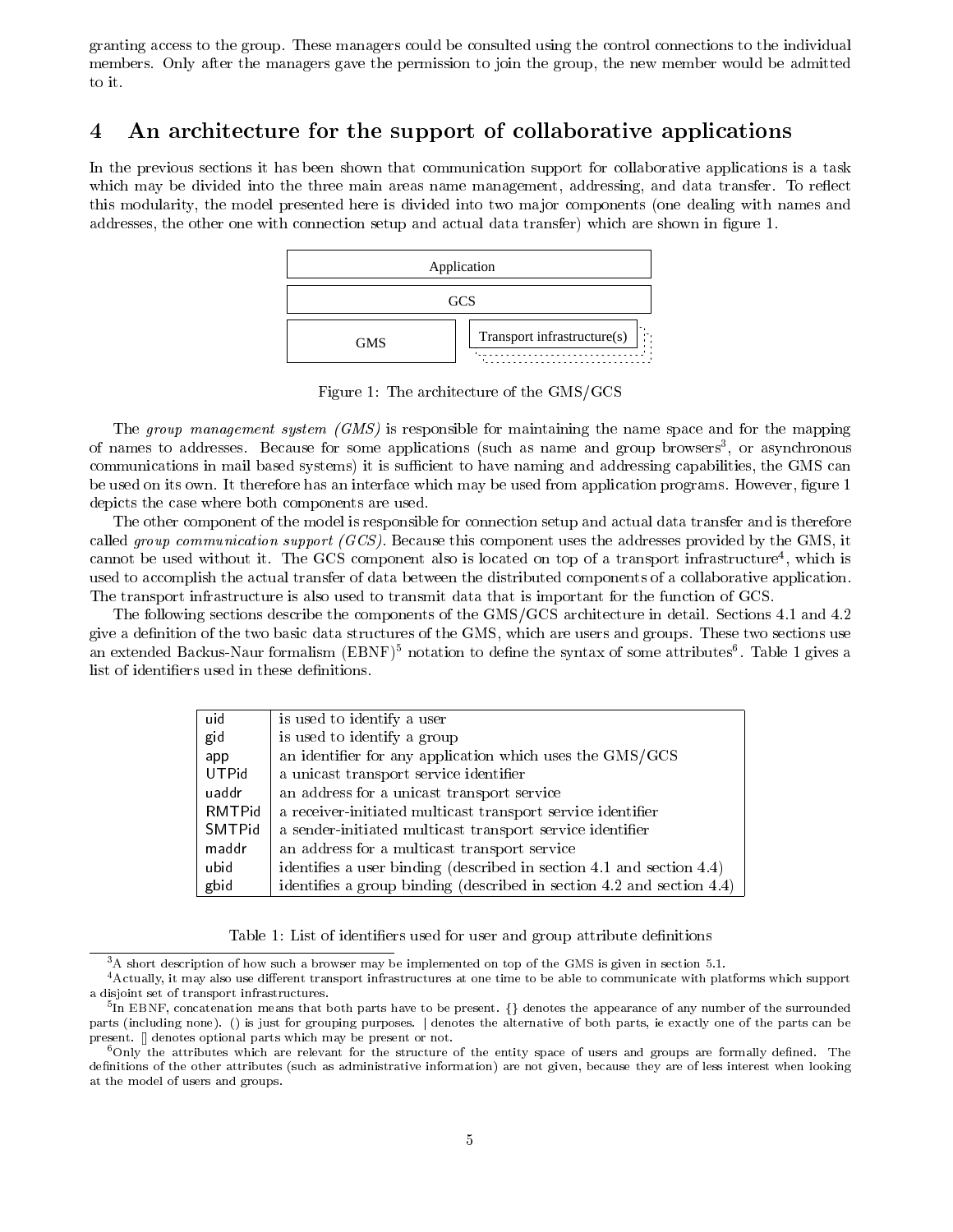In section 4.3, the GMS and the services it provides to application programs are described. These are services which are used to query and modify the name space, ie the set of users and groups. Finally, section 4.4 will show the services provided by the GCS component. With these services it is possible to set up connections to users and groups and to communicate with them.

### 4.1 Users

Users in the GMS are used to represent persons who use collaborative applications. Therefore it is necessary for each person using the GMS/GCS to be registered as a user. In the rest of the paper, it is assumed that this is the case, ie that each user in the real world is represented by a user object in the GMS. Users have a number of properties or attributes, which are described in the following list.

 $•$   $name:$  uid

Every user is identied by a unique name. This name is either used within the GMS (when a user is member, creator, or manager of a group) or from applications using the GMS. In particular, the name of a user is not depending on his location, ie it is location-transparent.

administrative information

The *administrative information* for each user contains data like the postal address, maybe an office number, the dates and times of the last bindings, and the electronic mail address. Because asynchronous communication sometimes is the only option (eg when a user is not active at the time of a synchronous activity), every user should also be reachable via electronic mail. The e-mail address registered within this attribute can therefore be used to contact users which are not bound to GCS (see section 4.4 for an explanation of GCS binding).

access rights

The access rights of a user specify who is authorized to request information about that user. The access may be open, restricted to users who are members of a group this user is a member of, or to active users of one of these groups.

• *identification* information

When accessing the data stored in the GMS (either reading or modifying something), it is necessary to identify oneself. Only after performing an identity check based on the *identification information*, the system grants access to its data. Consequently, when binding to the GMS (see section 4.3 for an explanation of GMS binding), this information is used to authenticate a user.

•  $\textit{bindings}$  : { ubid app UTPid uaddr ( RMTPid | ( SMTPid maddr )) [ gbid ]}

Each user can have zero, one, ore more bindings. A user with no bindings is said to be unbound. Being unbound means that this user currently is not actively working with any application which uses GCS. Each binding consists of information about applications and transport services. The first value identifies the application through which this user is bound. The next two values are a pair of a unicast transport service identifier and a unicast address. Two more values are a pair of a multicast transport service identifier and possibly an address for this service (the address is only necessary in case of sender-initiated multicast transport services). The last value identies the group for which this binding is used (which is the case after the user has bound to a specic group, see section 4.4 for an explanation of GCS group bindings).

•  $groups \{ \text{gid } \}$ 

This attribute is a list of groups the user ever joined (and did not subsequently leave). Therefore, it is not a list of all groups the user is a member of, because it lists only direct memberships. Indirect memberships (which may be achieved by a group he is member of becoming a member of some other group) cannot be determined by interpreting this attribute only.

•  $manging \{ \text{gid } \}$ 

Any user maybe manager of one ore more groups. For every group a user is managing, there is an entry within this attribute. Depending on the access rights of a group, different tasks have to be carried out by a group's manager. The manager of a group is not necessarily a member of this group.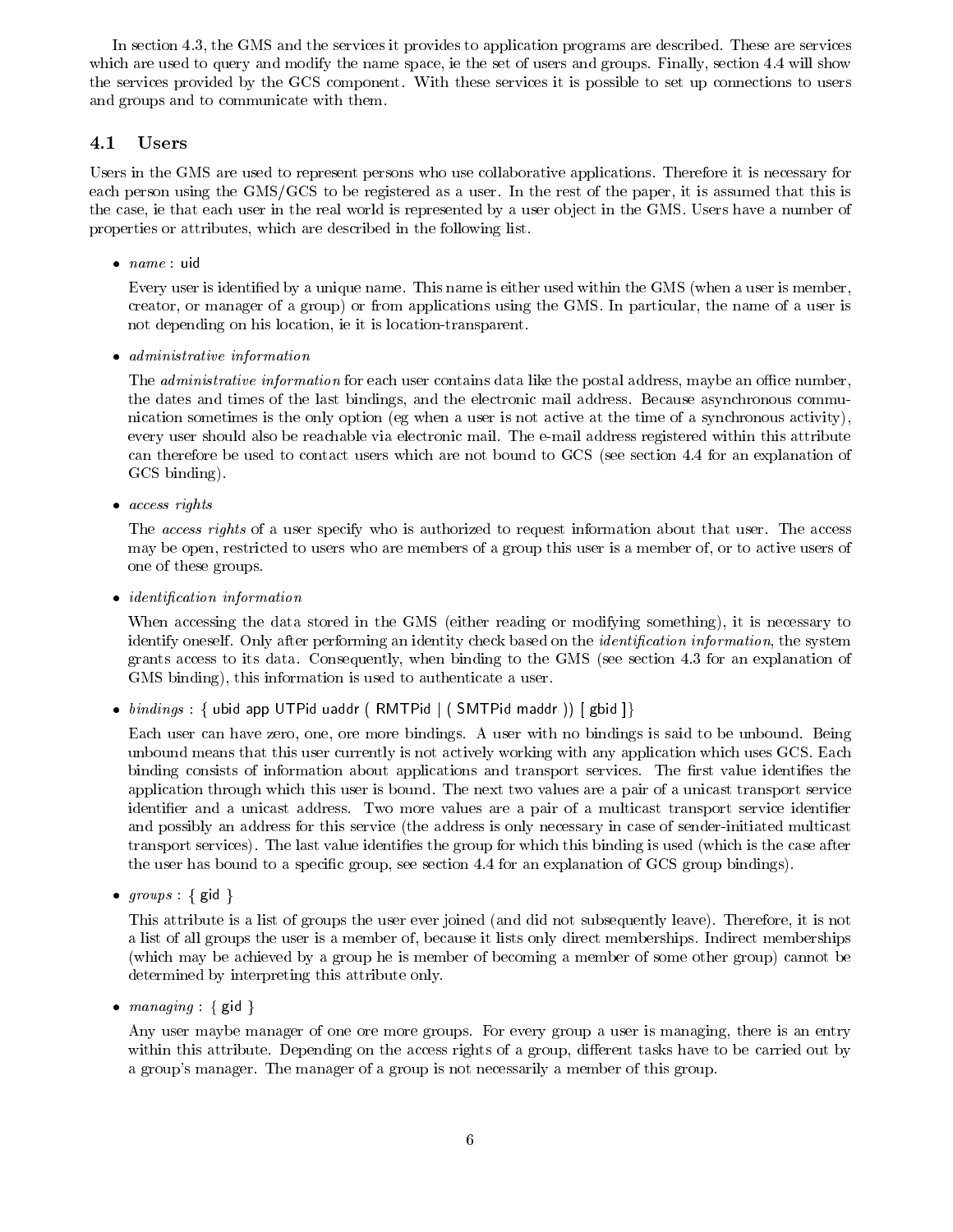These attributes are used for the description of users. How these attributes are used by the GMS is described in section 4.3, and how they are used by GCS is described in section 4.4. The next section will give a definition of the attributes which are used to describe groups.

### 4.2 Groups

A central notion of the GMS/GCS architecture is that of groups. Groups may be used to identify sets of members which can be addressed in a collaborative application. Groups are used to represent groups of collaborating users, which are either direct or indirect members of the group. The following list describes all attributes that are defined for groups.

 $\bullet$   $name$   $\gtrsim$  gid

The name of a group is used to refer to a group. References to a group are possible from within the GMS (when a group is member, super-group or manager of another group) or from applications using the GMS.

administrative information

Administrative information is used to keep data which is not important to the structure of a group. This includes creation, modication, and access dates, the group's creator, a textual description of the group, and some other information which may be interesting for administrators.

access rights

The access rights of a group are used for a number of purposes. They specify whether a group's managers (one or all of them) must be consulted when joining or leaving a group, or whether it may be joined or left without such restrictions. In the first case it is impossible to join or leave such a group when no manager is currently bound to GCS. The access rights are also used to determine who may read the administrative information of a group and who is allowed to look at its bindings. It is also specified whether managers and/or members are notified of any changes of the group's members. However, only active members are notified.

maximum number of members

Because groups are not necessarily unlimited in size, this attribute may be used to limit the maximum number of members. Notice, however, that it is only possible to effectively limit the number of users if subgrouping is not allowed (because this attribute only limits the number of direct members). Otherwise, any group which is a member of a given group may have more members than specified (if they are not limited themselves).

subgrouping

This flag indicates whether groups may be used as members of a group. If it is set to disallow subgrouping, only users are allowed as members, thus making it possible to effectively limit the number of users in a group (see also attribute maximum number of members). This attribute also needs to be set to disallow subgrouping when a group shall be *managing* another group.

•  $\textit{bindings}$  : { gbid app (( RMTPid maddr ) | ( SMTPid { maddr }))}

A group may be bound to specic applications with specic transport services. Every binding is characterized by the application this binding is to be used for, the used transport service, and addressing information. Depending on how multicast addressing is done in the selected transport service (see section 3.2 for a description on different multicast addressing schemes), the addressing information may be a single address which identies the group (in case of receiver-initiated addressing), or a set of addresses which identify all currently active group members (in case of sender-initiated addressing)<sup>7</sup> .

•  $members : \{ (uid { ubid } ) | ( grid { ubid } { grid } ) \}$ 

The members of a group are defined by a set of users and groups. If *subgrouping* is set to no, then only users are allowed to be members. Furthermore, the number of elements in the member set is limited to the maximum number of members, if this attribute is set. Each member is either active or passive. Being active means that this particular member is bound to this particular group (using the GCS bind user and bind to

<sup>7</sup> If the addressing information is a set of addresses which identify all currently active group members, then it is updated with every user changing his status from passive to active or vice versa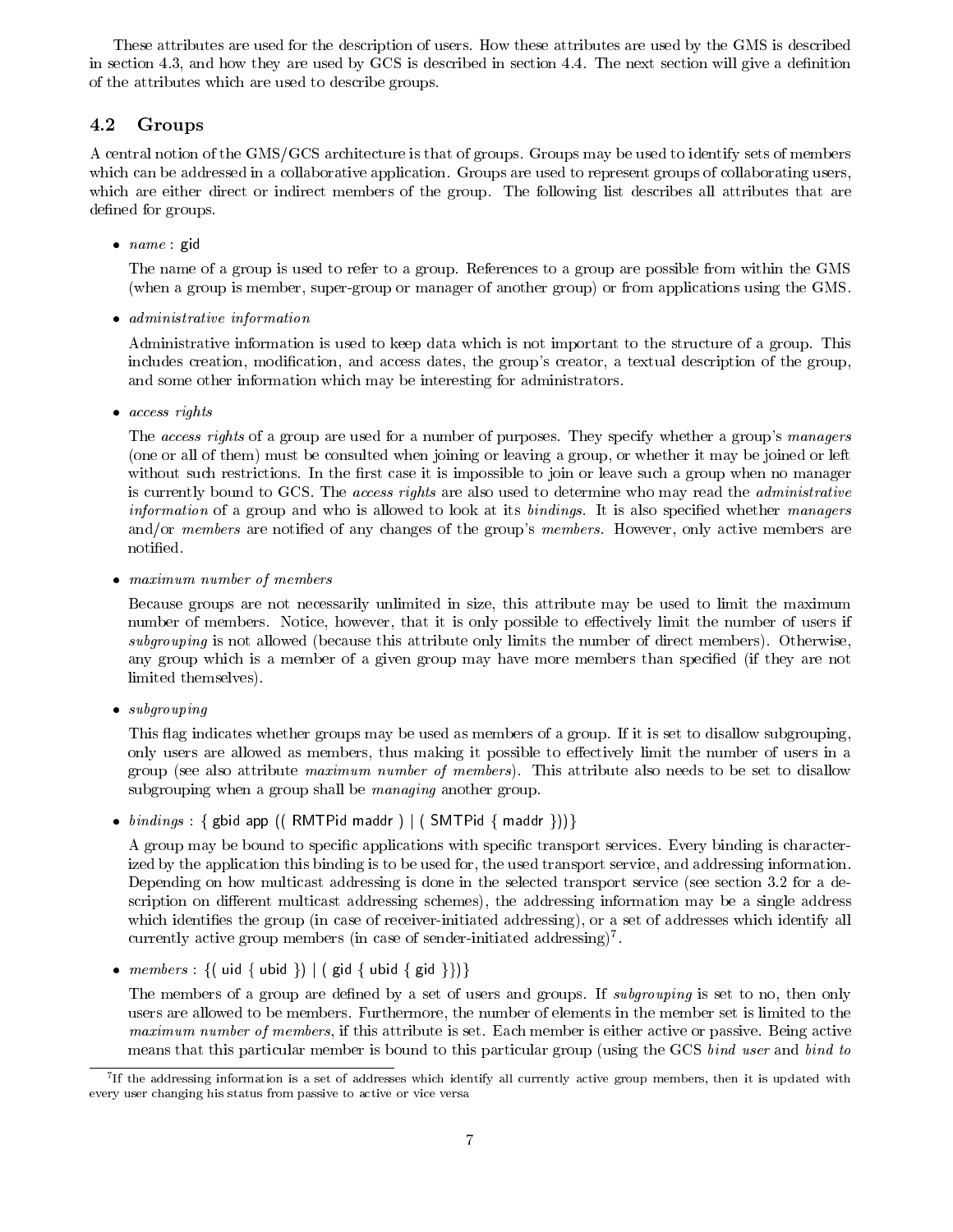group services described in section 4.4). In case of an active group, it is also registered which members of this group are active.

•  $managers$  : { uid | gid }

This is a list of user and/or groups who are responsible for managing the group. Based on the access rights, particular actions involving a group (such as joining it, or making it a member of another group) needs to be confirmed by the managers. Depending on the access rights, only one or all managers have to give their confirmation. Groups are only allowed to be *managers* if they do not allow *subgrouping*.

•  $groups: \{ gid \{ (uid \mid gid) \} \}$ 

This attribute lists all groups of which the group to be described is a direct member. Indirect memberships can not be determined by interpreting this attribute alone. The groups attribute also lists for all supergroups of the current group, whether there are active members who are bound to GCS, and which groups are involved in this relationship between the current group and this particular super-group (for a detailed discussion of this issue see the description of the *bind to group* service in section 4.4).

•  $manging$  : { gid }

A group maybe manager of one ore more groups. This means that all members of that group are managing the group. Only groups with no *subgrouping* are allowed to be managers of groups. For every group a group is managing, there is an entry within this attribute. Depending on the access rights of a group, different tasks have to be carried out by group managers. The manager of a group is not necessarily a member of this group.

These attributes are used to define a group. Together with users, these are the only entities used in the name space of the GMS. However, because of these definitions, a lot of relations between users and groups, or groups and groups, are possible. Using these relations (which can be created and modied using the services described in the next two sections) it is possible to reflect the relationships between collaborative workers and groups of collaborative workers who are using a collaborative application based on GMS/GCS.

### 4.3 GMS services

Group management system (GMS) and group communication support (GCS) are two separate entities. GMS services are used by the GCS layer. They can also be used by applications which do not need communication support but access to the database which consists of the entities described in the last two sections, ie users and groups.

Because GCS needs to modify some information that shall not be modied by any other application, two interfaces exist, one being public and one being exclusively for GCS. In the following list, only the public services are described. The GCS interface to the GMS is not accessible for applications and therefore only the access through GCS services is described in the subsequent section, which describes GCS services.

 $\bullet$  create

This operation may be used for creating users or groups. When creating a user, all information that is necessary for the description of a user (as described in section 4.1) has to be supplied. When a group is created, it is necessary to be bound to the GMS because the identity of the creator must be known to the system.

 $\bullet$  bind

Binding to the GMS requires a name and the identification information that is necessary to identify oneself as this specic user. Only after binding to the GMS it is possible to request information about users and groups and to change any information (ie join or leave groups or modify entities). Binding to the GMS is not the same as binding to GCS (using the GCS *bind user service*), which is described in section 4.4.

 $\bullet$  query

Sections 4.1 and 4.2 have shown that there is much more information available than just user and group names. This information can be accessed by using the *query* service. When querying information for a certain entity, the identity of the querying user and the access rights of the entity being queried are checked. If the user is authorized to query some or all information about the requested entity, then this information is returned. Otherwise, the *query* service fails with a notification about insufficient authorization.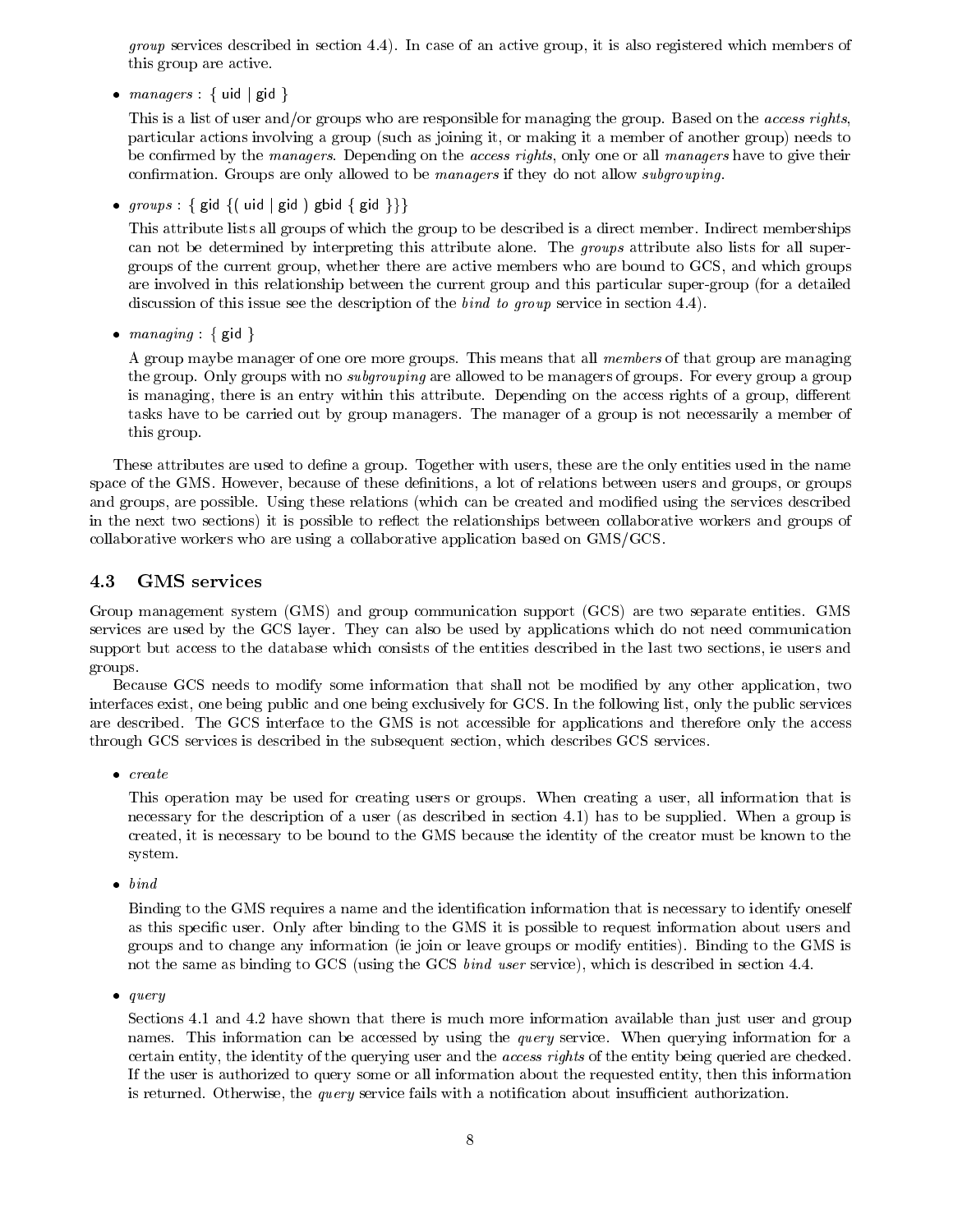#### $\bullet \; modify$

Attributes of entities can also be modified. However, this is only true for non-structural attributes (structural attributes are implicitly modified by other GMS and GCS services). Provided a user is sufficiently authorized, non-structural attributes of entities may be modied. However, a consistency check is performed to make sure that such a change does not create an inconsistency of the entity space, eg setting the maximum number of members of a group lower than the actual number of members or disallowing subgrouping in a group which has groups as members.

#### $\bullet$  join

The join service is used to join a given user or group to a group. Provided the user performing the join is sufficiently authorized, and the *maximum number of members* is not reached yet (if it is set), the join can be performed. It may be necessary to consult the managers of a group about a join request. In case of a group being joined to another group, it is also checked that *subgrouping* is not disallowed in the group which shall become the super-group of the group being joined. It is also checked for recursions, ie it is guaranteed that the graph of all group member relationships always is an acyclic graph. Joining means that the name of the entity being joined is added to the *members* of the super-group and that the *name* of the super-group is added to the em groups of the entity being joined. Depending on the access rights, the active members and/or managers of the group being joined are notified about the join.

Leaving a group is the service which removes particular members from a group. It may be necessary to consult the managers of a group about a leave request. Only passive members may leave a group, thus active members first have to use the unbind from group service described in section 4.4. If a group is leaving a group, then the leaving group must be passive in the group being left, ie there are no bindings which depend on the relationship between these two groups. Before doing anything else, it is first checked whether the requesting user is sufficiently authorized to perform the leave. This check is based on the *access rights* of the group to be left. Both users and groups may leave a group. It is checked whether the leaving entity is a direct member (ie listed in the members) of the group it wishes to leave. If so, the group's name is removed from the entity's groups and the entity's name is removed from the group's members. Depending on the access rights, the active members and/or managers of the group being left are notified about the leave.

 $\bullet$  delete

Entities may also be deleted, ie removed from the GMS name space. In the first place, it is checked whether the user requesting the delete service is sufficiently authorized. In case of a user being deleted, no group bindings are allowed to exist. In case of a group being deleted, all members of the group must be passive (ie not being bound to that group or any of its groups), and there are only users left as members (ie there are no subgroups). Deleting a user removes his name from all group members lists of his groups and from all groups' managers lists he is managing. Deleting a group removes its name from the members lists of all its groups, from the groups lists of all its members, and from the managing lists of all its managers. Depending on the access rights of the group being deleted, the active managers are notified of the deletion.

 $\bullet$  unbind

Unbinding from the GMS is the service which ends the interaction with the GMS. After the *unbind* service has been performed, the identity of a user is not longer known. Therefore, none of the querying and modication services described above which need any kind of authorization may be performed.

In addition to these public services, there is a set of services which are only accessible for GCS. For example, GCS needs a way to modify bindings of users and groups when they bind to or unbind from GCS (using services described in the next section). However, because these services are not accessible for applications using the GMS/GCS, they are not described in this paper.

<sup>8</sup>Non-structural attributes are attributes whose value is not related to the relationships between entities or between entities and bindings. All attributes of sections 4.1 and 4.2 without an EBNF definition (such as access rights and maximum number of members) are non-structural attributes.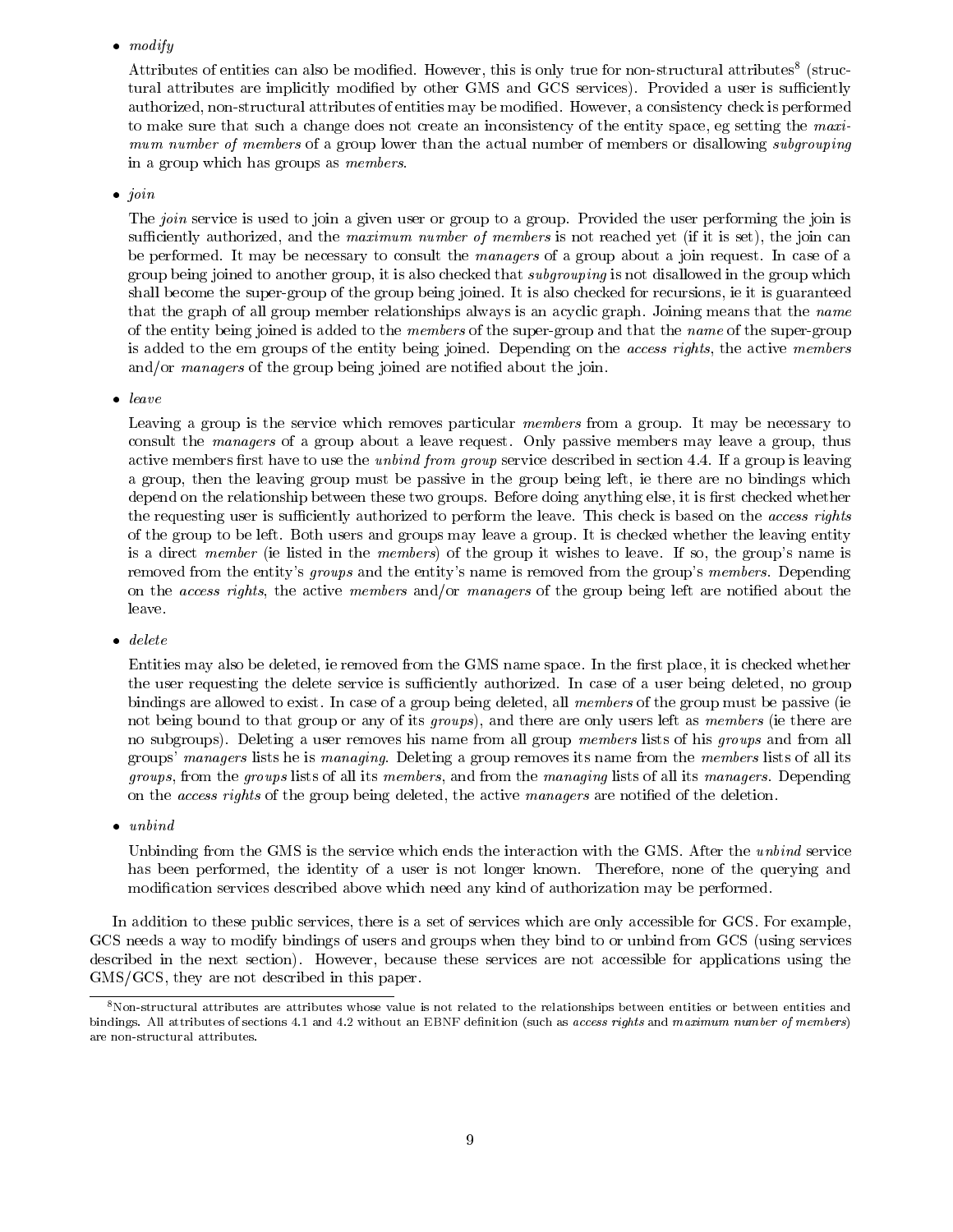### 4.4 GCS services

In addition to the GMS services described in the last section, there is a number of services GCS is providing. According to the GMS/GCS architecture shown in figure 1, the GCS component uses both the GMS and one or more transport services. Consequently, all services described in the following list are using these two resources. When using GCS, it can be in one of three state types. Figure 2 shows the state types and the services which can cause the transitions between the different state types.



Figure 2: State diagram for GCS operations

The states "bound" and "bound to group" actually are state types, because an application may be bound to different transport services, using each one for another communication. It may also be bound to a number of groups. This may happen when different transport infrastructures are used or when a user needs to be active in more than one group. In this case, there are states "bound to group  $1$ ", "bound to group  $2$ ", and "bound to groups 1 and 2" which may be entered or left by performing the bind to group or unbind from group services with the appropriate group bindings.

The following list describes all services provided by GCS. It also describes what happens when these services are invoked by an application in terms of attribute accesses of users and groups involved.

• bind user

Binding to GCS is necessary to provide information about the application being used and the available transport services. Consequently, an application has to specify the application type, and unicast and multicast transport services. After making sure that the transport services requested are available, a binding for the user is created (as described in section 4.1) and transport connections are established. After being bound, the user's binding is not associated with a group (the bind to group service has to be used to establish a group binding), consequently he can only send and/or receive unicast data. It is possible to have more than one binding, eg when using different transport infrastructures for different groups.

• bind group

A group binding can be created using the bind group service. Using this service, it is necessary to specify an application which is associated with the binding, and a multicast transport identier. If the multicast transport service being used is receiver-initiated, then a group address must also be specied. If the multicast transport service is sender-initiated, the list of addresses initially is empty and grows with every user binding to the group with that group binding. Creating a group binding is only possible for sufficiently authorized users, depending on the access rights of the group.

possible group bindings

After binding to GCS, it can be determined which group bindings are possible (based on a given user binding). This can be evaluated by querying the appropriate information from the GMS. Using the given binding and the *groups* a user is member of, it is easy to also find all indirect memberships (the *groups* of the groups, and so on) and to find all possible group bindings. A group binding can be used by a bound user if his binding matches both the application and the transport service of one of a group's bindings. All group bindings that may be established are returned by the possible group bindings service.

• send

Data can be sent to users or groups. In both cases, a binding must be specified which identifies the connection to be used. Data can only be sent to users who are members of the same group as the sending user, and to groups in which the sending user is active.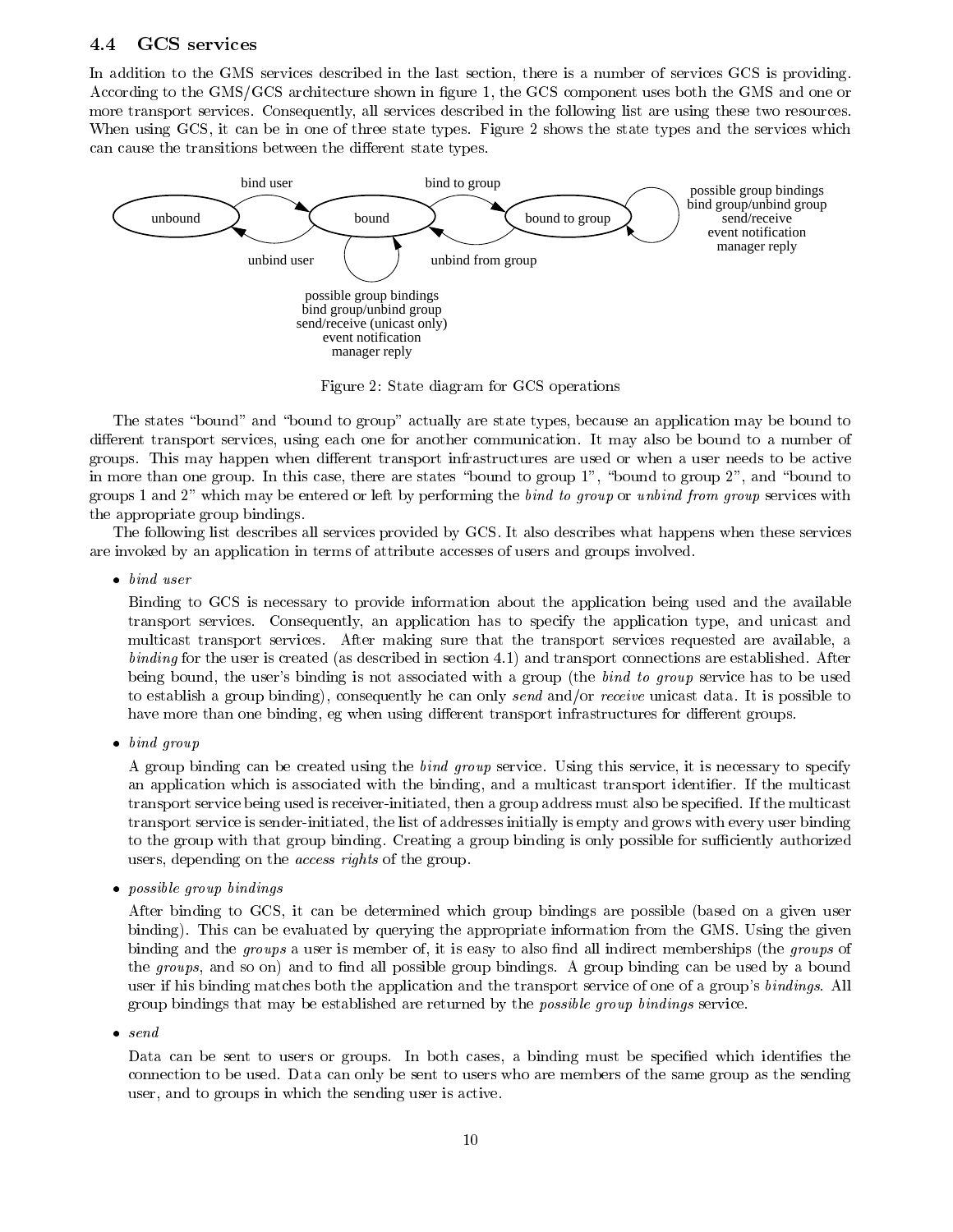• receive

Receiving data can be done either synchronously or asynchronously. Synchronous receiving waits until some data is arriving, while asynchronous receiving results in a software interrupt when data arrives. To handle asynchronous receiving, a user has to install a procedure which handles these asynchronous events. The data being received may have been sent to a group the receiving user currently is active in or to the user individually. Therefore, data always is marked with the binding to which it has been sent (which may be a user's or a group's binding), and with the binding from which it has been sent (which always is a user's binding).

 $\bullet$  event notification

A number of asynchronous events can occur when a user is bound to GCS. These events include managing events (which may occur when a new user wants to *join* or leave a group which appropriately set access rights), events for active group members (which may occur when a user binds to or unbinds from the group) and events which inform of certain conditions that may occur because of other users (such as a group of which the user is a member and which is removed by a manager). Because an event notification always is asynchronous, a user has to install event handlers which are activated upon the occurrence of the corresponding event. Events which require management actions (such as allowing or denying access to a group) can be handled using the manager reply service to give the appropriate reply.

• manager reply

After a manager of a group has received an *event notification* indicating an event which requires management actions, the manager reply service has to be used to specify the action to be taken. A management action is the reply to a *join*, leave, or delete request which involves the group which is managed by the user receiving the event notification. Depending on the access rights, one or all managers must confirm such a request. Only after conformation by one or all managers, the requested service *(join, leave, or delete)* is executed for the requesting user. If no manager is currently active or if none of the active managers is responding, the requested service fails indicating the reason.

• bind to group

To become an active group member of a group, a user has to use the bind to group service. This service can only be used after the bind user service has successfully established a user binding. In order to bind to a group, a user has to specify the group binding and the user binding to be used. The possible group bindings service described earlier gives a list of all group bindings which a user may use given an existing user binding. It is first checked whether the group binding is possible, ie the user has to be a member of the group and the user's and the group's binding have to match with respect to the application and multicast transport identiers. After these checks the binding can be established. Establishing a group binding is different depending on the type of the multicast transport type.

- ${\bf m}$  case of a receiver-initiated multicast transport type, the receiver (ie the user being bound) has to arrange for joining the multicast group which corresponds to the group binding. This is accomplished by invoking the appropriate multicast transport service. Furthermore, the user's binding is updated with the multicast address and the group binding to which this binding corresponds.
- ${\tt S}$  sender-initiated multicast transport requires a different procedure. In this case, a multicast connection to all other active group members has to be established and they all have to add the newly bound user to their multicast connections. This is done by the following procedure. In the first place, the list of all active group members' addresses is taken from the group binding and a multicast connection to these members is established. Then the address of the new member is transmitted to the GCS components of all active members (using the multicast control connection described in section 3.3). Now each of them can add this new member to their multicast connections. The new member's address is also added to the group binding's multicast addresses. Finally, the user's binding is updated with the group binding to which this binding corresponds.

After these actions, the connections are set up and the user's binding is updated correctly. However, the user still needs to be marked as active. Depending on whether he is a direct or indirect member of the group to which he has bound, this is also done with different procedures.

 ${\bf n}$  the user is a direct member of the group to which he has bound (ie he is hotel in its member  $\eta$ ), then the user binding is added to the user in the *members* list, marking this member as being active.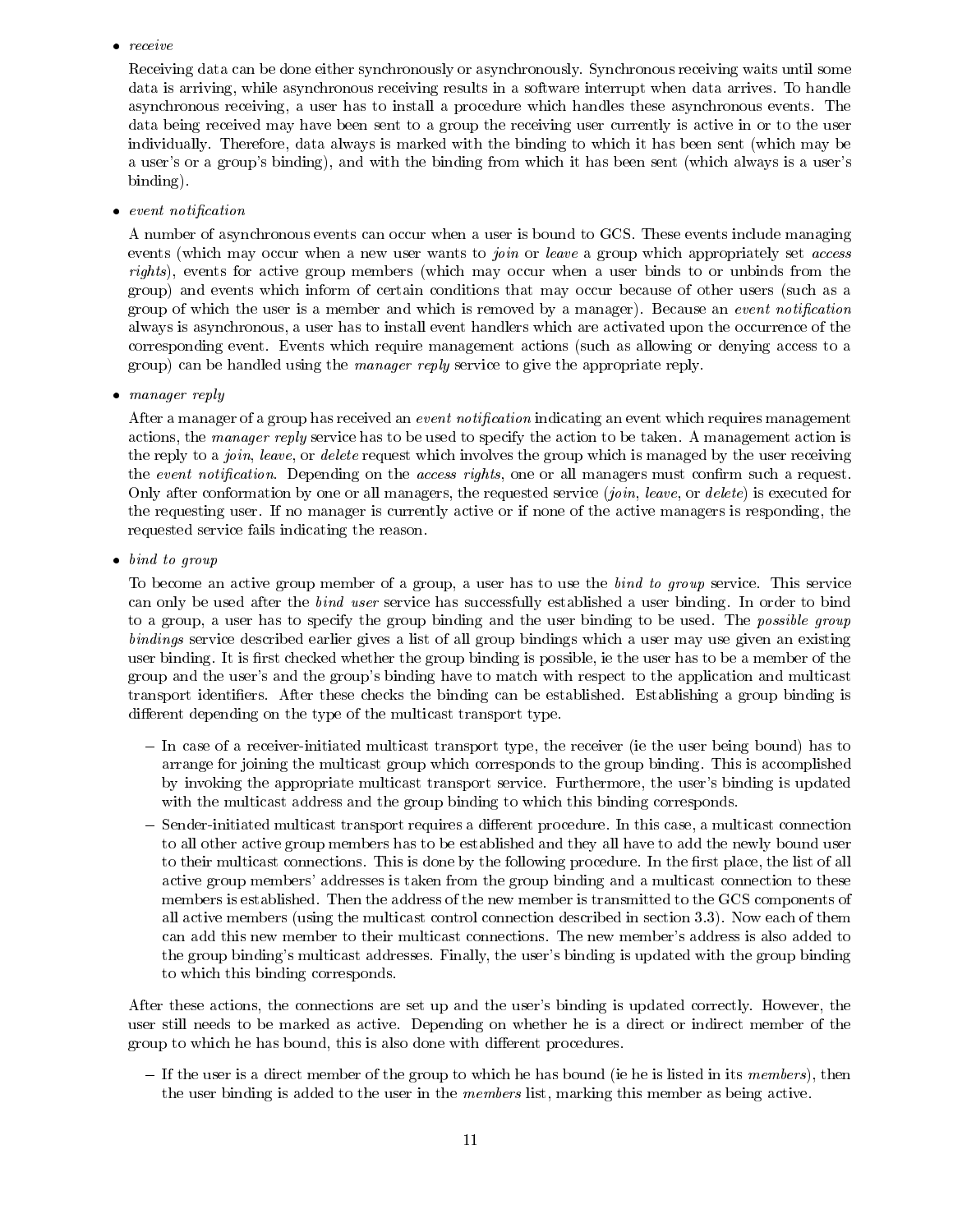${\bf n}$  the user is an indirect member of the group to which he has bound (ie he is not listed in its members but  ${\rm -}$  through one or more levels  ${\rm -}$  in the members of one of its members), then the binding has to be registered differently. At first, the user binding is added to the group within the members list through which this user is an indirect member. Also added is a list of groups which establish the indirect membership relationship. This process is continued for every group until the group of which the user is a direct member of is found. This way, all memberships through which the user is an indirect member of the group to which he has bound are marked as active. Furthermore, all the groups lists of the groups beneath the group to which the user has bound, are updated in a similar way (using the group binding and the names of the super-groups), always indicating to which group the binding belongs.

Obviously, bind to group is a complex service and requires the modication of a number of attributes of different entities. This is necessary because the activity of the user who is bound to a group has to be reflected in all involved entities. Only then it is possible to deny conflicting operations which would create inconsistencies, such as removing a group which constitutes the indirect membership of the user in the group he is bound to.

• unbind from group

Unbinding a user from a group binding can be done by using the *unbind from group* service. Unbinding from a group with a given binding means that a user changes his state from active to passive, ie he is not longer reachable as an active member of the group. It is first checked which kind of multicast transport service is used for the group from which the user wants to unbind. Depending on the type, different actions are necessary.

- ${\bf m}$  receiver a receiver-initiated multicast transport type, it is only necessary to notify the transport service of the fact that the address registered in the group binding is not longer needed.
- ${\tt S}$  sender-initiated multicast requires another procedure. Because an other active group members have connections to the user who wants to unbind from the group, these connections have to be closed. This is done by notifying all group members of the unbind of this user, using the GCS control connection. After that, the multicast connection of the unbinding user is closed. This way, all communication connections are closed. Now the address of the unbinding user is removed from the group binding's list of multicast addresses.

After these actions, the group binding is removed from the user's binding. The last modification that is necessary is to remove the user binding from the members list of the group which marks this user as being active with this user binding. If the user is a direct member of the group, the user binding which identied the group binding is removed from the member name in the members list. If the user is an indirect member, all the settings described in the bind to group service needs to be taken back. This finally also results in the user no longer being marked as active with this particular binding.

• unbind group

Deleting a group binding is possible using the *unbind group* service, provided, the user is sufficiently authorized (depending on the *access rights* of the group). A group binding can only be deleted when no user is currently bound to the group with this particular binding. Deleting a group binding simply removes this binding from the bindings of the group.

• unbind user

Unbinding from GCS removes a user binding. First it is checked whether the binding to be unbound is bound to a group. If it is, the user first has to unbind from that group. Otherwise, all transport connections associated with the user's binding are closed and the binding is removed from the user's list of bindings.

These are the services provided by the GCS. The next section will give an example how these services can be used. However, it has to be kept in mind that these services are not intended to be directly presented to a user, but to be used by application which can use different representations at the user interface.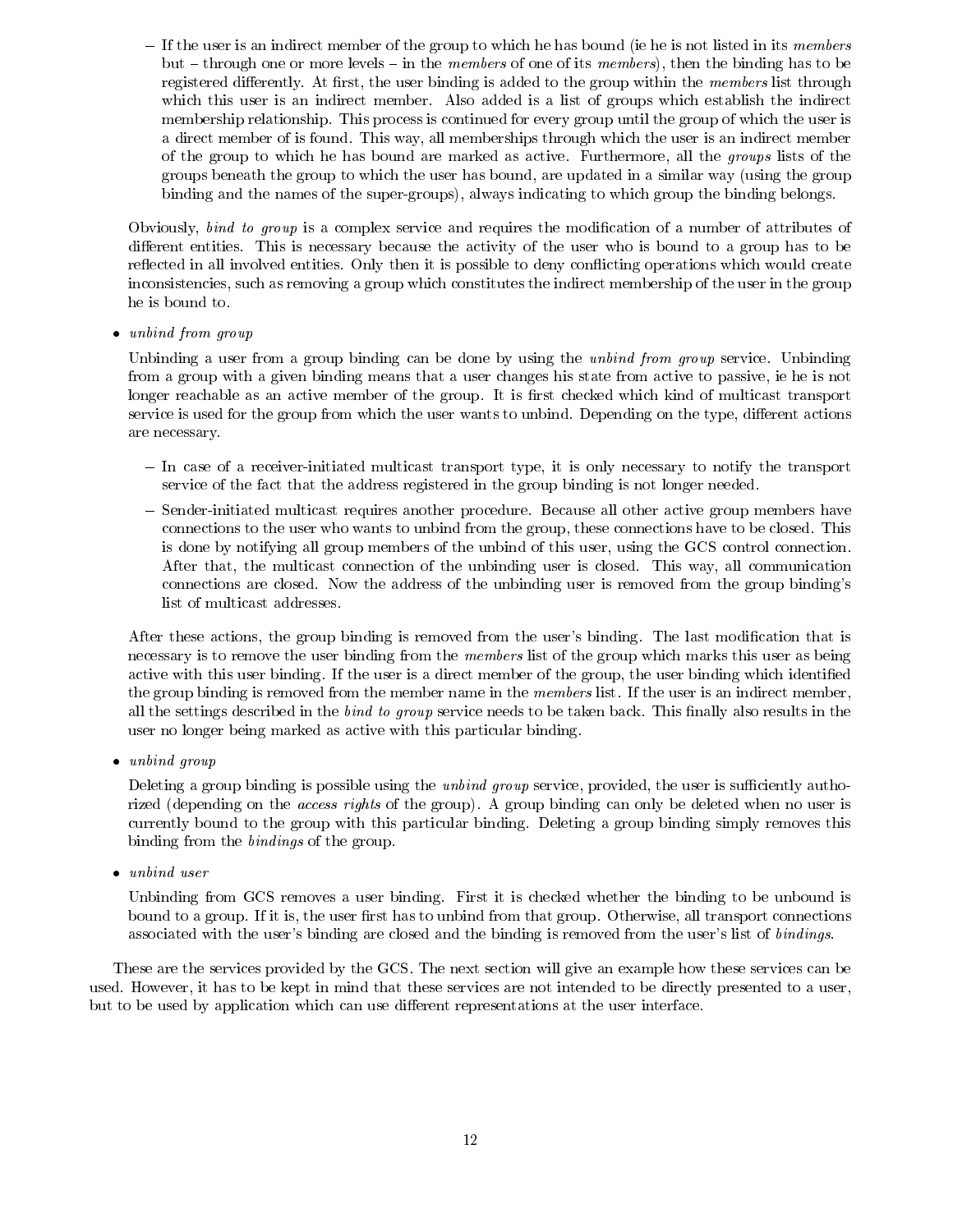## 5 Applications

Given the architecture described in the last section, it is now possible to describe applications using the GMS/GCS. The following two sections will give descriptions of applications. While the first application is a rather simple name space browser which only uses the GMS services, the second application described is a shared white-board, one of the most popular collaborative applications in the research field. However, we will focus on which services of the GMS/GCS are being used instead of the functionality of the white-board.

#### 5.1 Name space browser

In section 4 it has been described that the GMS may be used without GCS for some applications. One such application is a name space browser which makes it possible to create a visual representation of the name space provided by the GMS. This browser would get the information about different entities using the *query* service of the GMS. For example, a group could be displayed as a circle with smaller circles representing the members of the group. Selecting a member would then *query* the information of that entity. Another possible representation would be a tree-based display which would display the hierarchical relationships between entities. A user of the name space browser would then be able to explore the part of the name space he is interested in, perhaps using the modify service changing some attributes. However, to modify entities or even to query entities which are not open to the public (ie have their access rights set to restrict access to certain attributes), it would first be necessary to bind to the GMS.

#### 5.2 Shared white-board

The shared white-board is an application which is built on top of GMS/GCS, ie it uses the services described in sections 4.3 and 4.4. A first activity of a user of this application would be to bind to the system, ie to identify himself. Provided the user identification was successful, it would then be necessary to create a user binding, ie to use the *bind user* service. There it would be necessary to specify the application type (ie shared white-board) and the available transport services, eg IP unicast and multicast. Now it would be possible to use the *possible group* bindings service to get a list of all groups the user could be bound to. This list would be a list of all groups the user is direct or indirect member of and which have a group binding that matches the user's binding (ie has the same application type and multicast transport service). Using this list, it would be possible to give the user of the shared white-board a list of groups he may bind to. It would also be possible to query the GMS for some or all groups in order to find out who is currently bound to these groups, and thus to give a more detailed description of the groups to which the user may be bound.

After selecting one of the groups, the user could join the collaborative white-board session by using the bind to group service. Depending on the design of the white-board, it could first be necessary to use a unicast connection to one of the active group members to get the current state of the white-board. After this update, the application would use all data being received for that group binding to draw the shared white-board. Provided the user interface offers these capabilities, it would also be possible to use unicast connections to group members to exchange private data (such as short messages). Another function could be achieved by dynamically creating subgroups, eg for painting sketches in smaller groups, and bind to them for the duration of these activities. Generally, using the create, join, leave, and delete services of the GMS and the bind to group and unbind from group services of GCS it would be possible to perform flexible configurations among the participants of the collaborative white-board session. It would also always be possible to identify the data being received, because the *receive* service always identifies to which binding the data being received was sent. Finally, the collaborative session would be finished using the *unbind user* and *unbind* services.

## 6 Further work

The design of the GMS/GCS architecture currently concentrates on the aspects of naming/addressing and the setup of connections. However, it would be possible to look at some other areas in greater detail. This section will describe topics which are of further interest in the area of communication support for collaborative applications.

Up to now, the object types of the GMS (ie users and groups) are defined by attributes which are required for the operation of the GMS/GCS. However, application dependent data storage within these objects could be very useful. For example, it would be possible to define an additional attribute *application data* which could be used by applications to store application dependent data (together with the application identier) which could then be accessed every time the application uses this entity. This could eliminate the need for applications to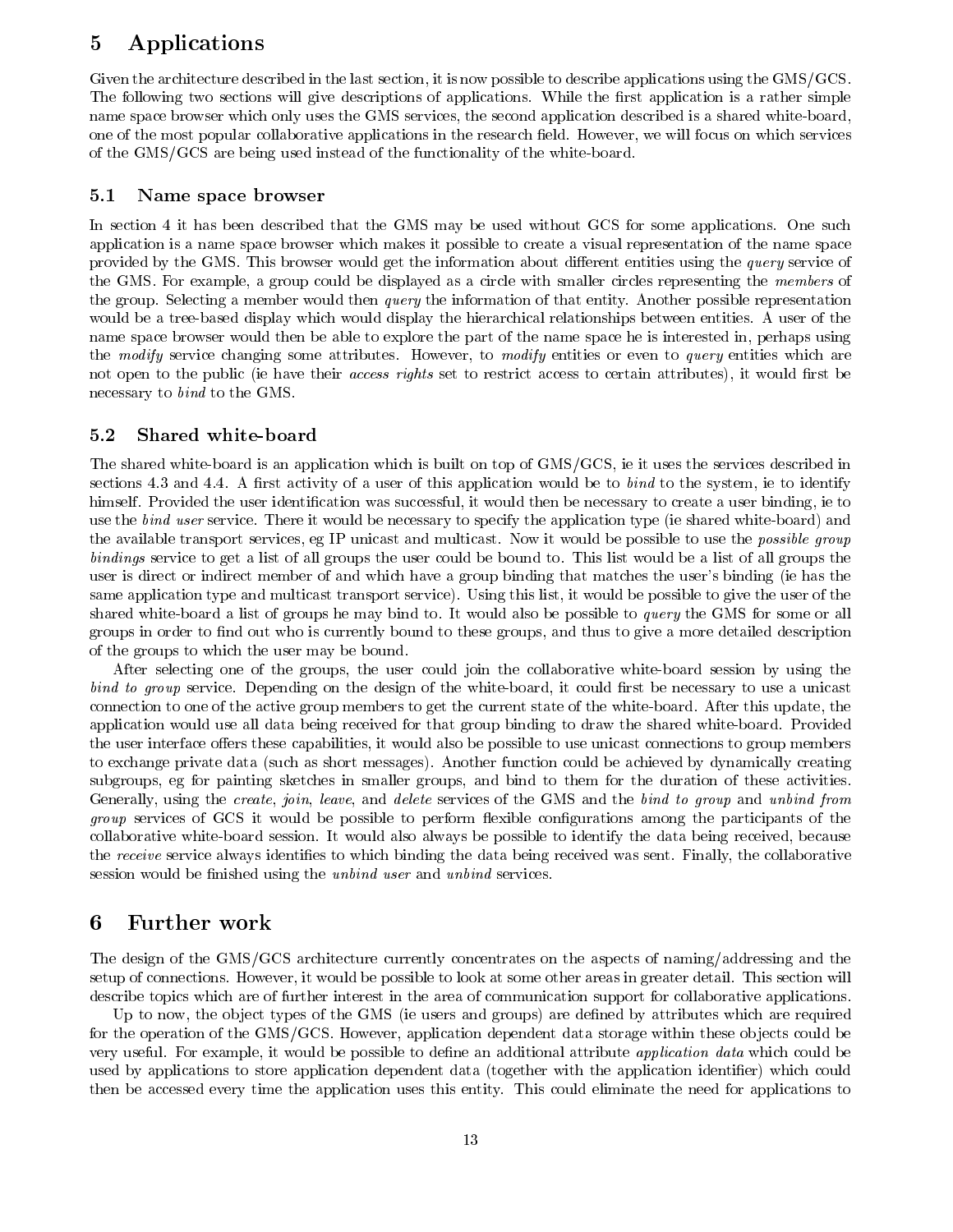store configuration data somewhere else, where it is not accessible for another instance of that application invoked at another place. However, the locking of this data (assumed two instances are running concurrently), and the amount and modication frequency are important issues when such an attribute is invented.

Another important issue are quality of service (QoS) aspects, which are also sometimes called application requirements. Currently, these requirements are not addressed in the GMS/GCS architecture, but work on this topic is being done and will be integrated in the future. However, it will be extremely difficult to deal with QoS specifications when a heterogeneous transport infrastructure is present. Because existing multicast services such as XTP, ATM, or IP multicast have different QoS architectures (or none at all), one single QoS framework is hard to define. In the context of GMS/GCS, two different questions need to be discussed.

- The application using GCS may want to specify a set of quality parameters for data transmission. These parameters specify the reliability and the characteristics of data transmission (such as bandwidth, delay, delay jitter, or the error rate). For a discussion of these parameters see the article by Heinrichs et al. [10]. Based on the multicast transport service being used, these requirements can or can not be satised. It is then up to the application to choose another transport service (ie to establish another user binding), or to adapt its requirements to the QoS being offered.
- The other aspect of QoS is the interface that is available on given transport infrastructures. This interface may support QoS specifications or it may just offer a best-effort approach (such as IP multicast). Based on this interface, the QoS requested by the application may or may not be satisfied. Because GCS also uses multicast over control connections (such as the dissemination of a new active group member within the bind to group service), it may become questionable whether a non-reliable multicast transport service should be used for this purpose. Alternatively, it could be decided by GCS to use the multicast service only when it is all-reliable (as defined by Cheriton  $[4]$ ) and to use the unicast control connections otherwise.

Another interesting field is that of additional modules which might be added to GCS, sitting on top of it and offering additional services to applications. One such example would be a "multicast gateway", the design of which is given in figure 3. The task of such a gateway would be to make possible the interworking of two groups using different transport infrastructures. This could be done by forwarding data from transport infrastructure A to transport infrastructure B and vice versa. However, this task can become difficult when the characteristics of the two infrastructures are different.



Figure 3: A gateway for different multicast transport services

Carle et al. [3] describe a hardware group communication server which could also be used as a "multicast" gateway". Another possible approach for the support of heterogeneous multicast would therefore be the usage of such a specialized server. However, the location, management, and reservation of these servers would be a complicated task, and the resulting design would be completely different from the one shown in figure 3.

## 7 Conclusions

In this paper, the GMS/GCS architecture has been presented which serves as a communication support platform for collaborative applications. The three main advantages when using this platform are the reduction of implementation efforts, the sharing of user and group descriptions among different collaborative applications, and the communication abstraction which makes the application independent from the underlying transport service.

The architecture consists of a group management system (GMS) and a component for group communication support (GCS). The GMS is responsible for managing the name space of the GMS/GCS, which is constructed of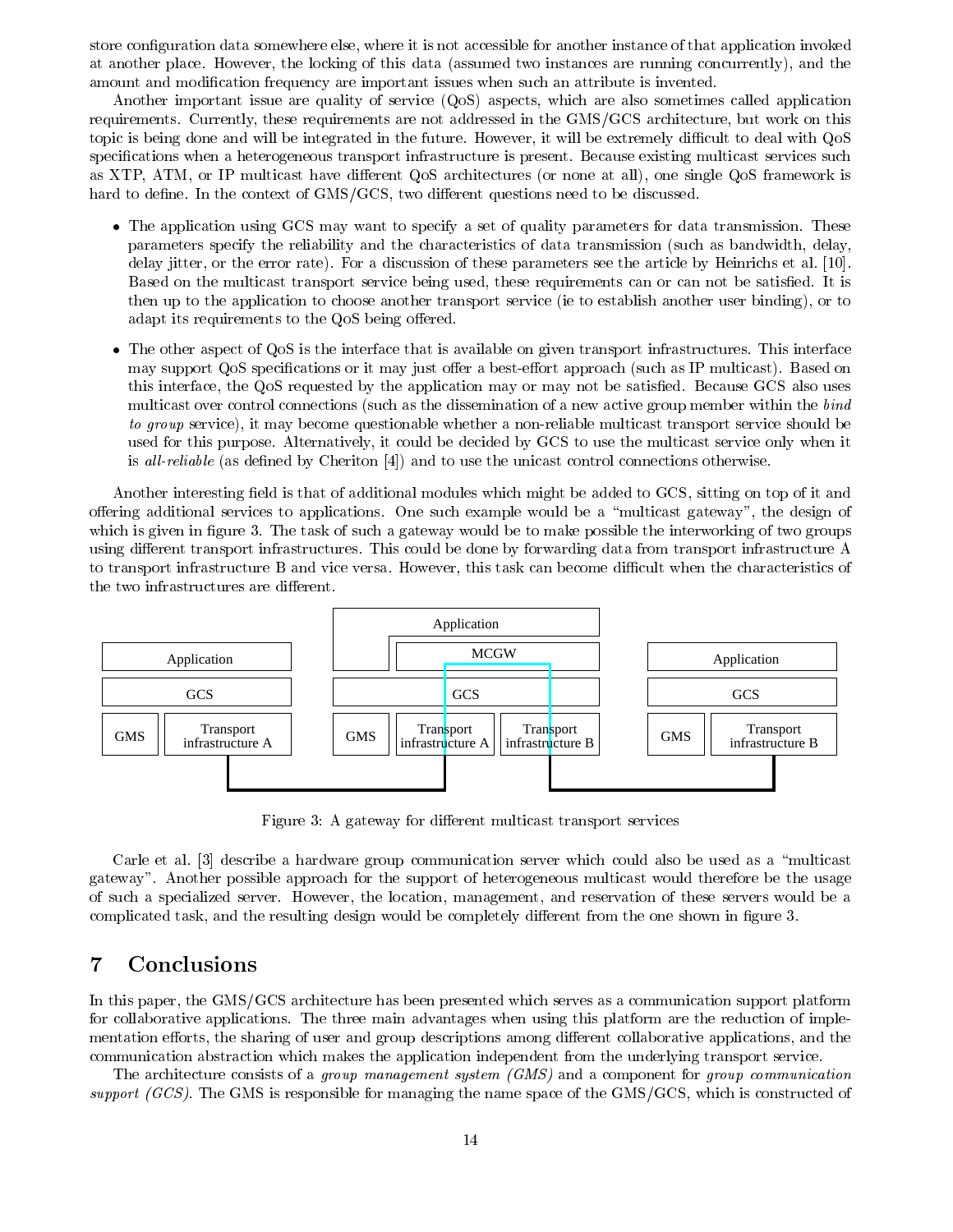users and groups. GCS uses the services of the GMS and one or more transport services to provide applications with communication support. The objects of the GMS, ie users and groups, and the services provided by the GMS and GCS have been described in detail. Two application scenarios have been described and some further work has been outlined.

## References

- [1] ATM Forum. ATM User-Network Interface Specification Version 3.0. Prentice-Hall, Englewood Cliffs, New Jersey, 1993.
- [2] Thomas Bannon and Ivor Page. group: A Distributed Group Specication and Management Service. In UNIX  $-$  The Legend Evolves. Proceedings of the Summer 1990 UKUUG Conference, pages 61–76, Buntingford, UK. 1990. UKUUG.
- [3] Georg Carle, Jochen Schiller, and Claudia Schmidt. Support for High-Performance Multipoint Multimedia Services. In D. Hutchison, A. Danthine, H. Leopold, and G. Coulson, editors, Multimedia Transport and Teleservices - Proceedings of the International COST 237 Workshop, volume 882 of Lecture Notes in Computer Science, pages 219-240, Vienna, November 1994. Springer-Verlag.
- [4] David R. Cheriton. Request-Response and Multicast Interprocess Communication in the V Kernel. In Gunter Müller and Robert P. Blanc, editors, Networking in Open Systems, volume 248 of Lecture Notes in Computer Science, pages 296-312, Oberlech, Austria, August 1986. Springer-Verlag.
- [5] Stephen Edward Deering. Multicast Routing in a Datagram Internetwork. PhD thesis, Stanford University, 1991.
- [6] Luca Delgrossi, Ralf Guido Herrtwich, Carsten Vogt, and Lars C. Wolf. Reservation Protocols for Internet works: A Comparison of ST-II and RSVP. In D. Shepherd, G. Blair, G. Coulson, N. Davies, and F. Garcia, editors, Proceedings of the 4th International Workshop on Network and Operating System Support for Digital Audio and Video, volume 846 of Lecture Notes in Computer Science, pages 195-203, Lancaster, UK, November 1993. Springer-Verlag.
- [7] Flavio Depaoli and Francesco Tisato. Coordinator: A Basic Building Block for Multimedia Conferencing Systems. In Proceedings of the GLOBECOM'91 Conference, pages 2049–2053, Phoenix, Arizona, 1991. IEEE Computer Society Press.
- [8] Flavio DePaoli and Francesco Tisato. A Model for Real-Time Co-operation. In Liam Bannon, Mike Robinson, and Kjeld Schmidt, editors, Proceedings of the Second European Conference on Computer-Supported Cooperative Work, pages 203-217, Amsterdam, September 1991. Kluwer Academic Publishers.
- [9] Geert J. Heijenk, Xinli Hou, and Ignas G. Niemegeers. Communication Systems Supporting Multimedia Multi-user Applications. IEEE Network, 8(1):34-44, 1994.
- [10] Bernd Heinrichs, Kai Jakobs, and Alessandro Carone. High performance transfer services to support multimedia group communications. Computer Communications,  $16(9):539-547$ , 1993.
- [11] Larry Hughes. A Multicast Interface for UNIX 4.3. Software Practice & Experience, 18(3):15-27, 1988.
- [12] ITU. The Directory Overview of Concepts, Models and Services. Recommendation X.500, March 1995.
- [13] S. Kille. A String Representation of Distinguished Names. Internet RFC 1779, March 1995.
- [14] S. Kille. Using the OSI Directory to Achieve User Friendly Naming. Internet RFC 1781, March 1995.
- [15] T. Kirsche, R. Lenz, H. Lührsen, K. Meyer-Wegener, H. Wedekind, M. Bever, U. Schäffer, and C. Schottmüller. Communication support for cooperative work. Computer Communications,  $16(9):594-602$ , 1993.
- [16] Rob Kling. Cooperation, Coordination and Control in Computer-Supported Work. Communications of the  $ACM$ , 34(12):83-88, 1991.